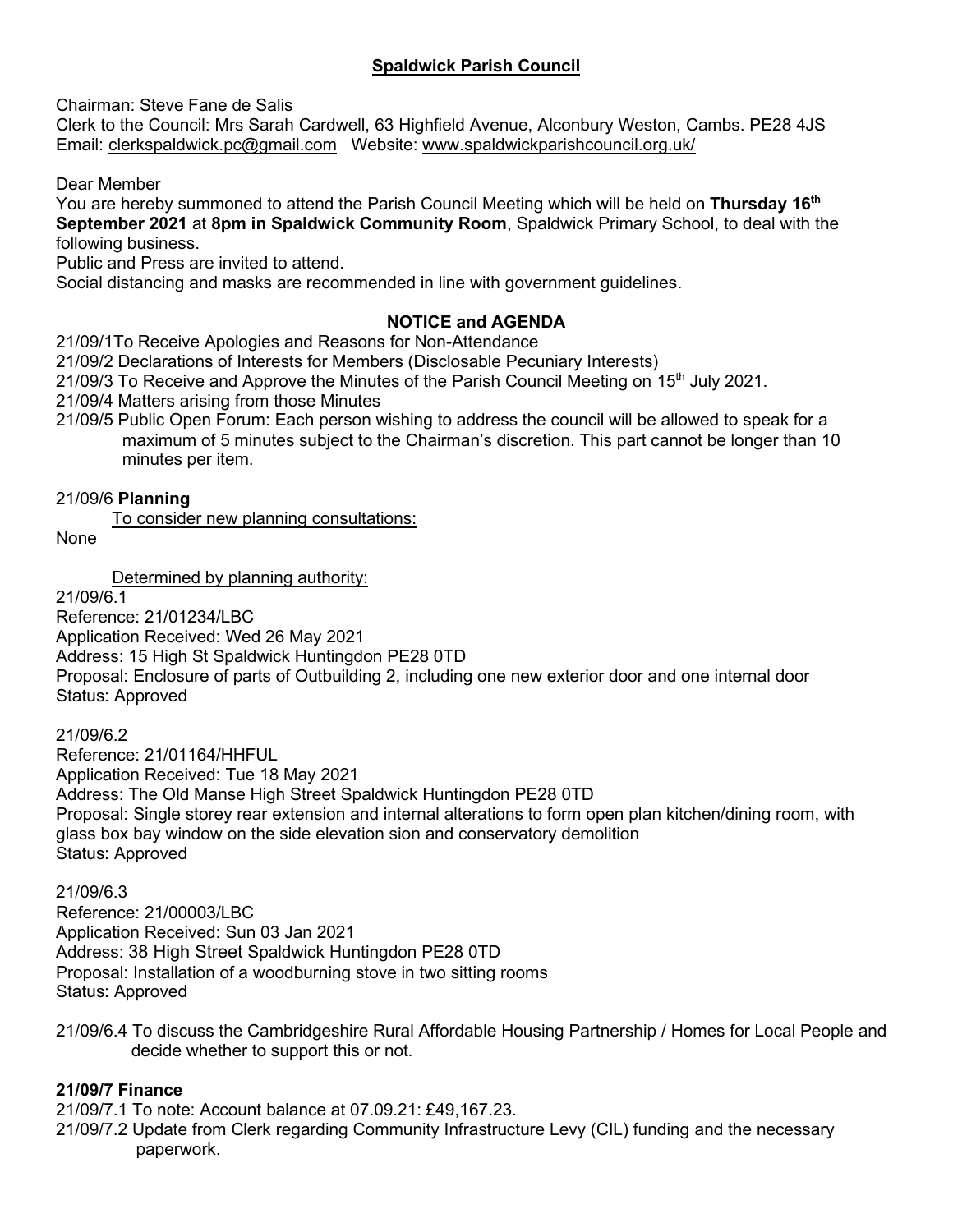- 21/09/7.3 Update regarding bank accounts (access and signatories).
- 21/09/7.4 Update from Clerk regarding Insurance renewal due and to consider quotations received.
- 21/09/7.5 To consider future purchase of a condolence book purchase in preparation for Operation London Bridge.
- 21/09/7.6 To note CIL breakdown (circulated prior to meeting).
- 21/09/7.7 To note VAT reclaim has been made and received to March 2021 (£1393.50).
- 21/09/7.8 To note CCC grass-cutting contribution has been received (£498.13).

#### Expenditure for approval 16<sup>th</sup> September 2021:

- 21/09/7.9 Clerk's wages (Jul-Aug): £381.90 + (Aug-Sep): £310.47= (S.Cardwell: **£662.17**, HMRC: **£30.20**)
- 21/09/7.10 Grass-cutting payment to CGM for September: **£200 + VAT** (invoices 241103 for March, April & May (£720 inc. VAT), 241154 for June (£240 inc. VAT) and 241306 for July (£240 inc. VAT)
	- previously approved have now been received and are also due for payment).
- 21/09/7.11 Total Gas & Power invoices (Accounts 3006693866 & 3006693855- breakdown of cost circulated previously)- Account 3006693866 outstanding balance of £163.57. Account
	- 3006693855 outstanding balance £124.40= combined Total **£287.97**.
- 21/09/7.12 A.Murphy invoice for cleaning of the Community Room (Aug-Sep) total **£30.00.**
- 21/09/7.13 Clerk has renewed SLCC membership for the year at a cost of £144- to consider payment of 6/16 of the cost (to be shared with Sawtry Parish Council)- **£54.00**
- 21/09/7.14 Cromwell Fire Invoice for servicing of the Community Room Fire Extinguishers- **£68.02** (inc. VAT)
- 21/09/7.15 JRB Enterprise Ltd invoice 22949 for 2 x cases of refill dog waste bags- **£71.10** (inc. VAT).
- 21/09/7.16 To consider purchase of Arnold-Baker on Local Council Administration, 12<sup>th</sup> edition, as recommended by Cilca training for all Parish Councils (£119 for SLCC members).
- 21/09/7.17 Reimbursement for Clerk for purchase of Ink Cartridge- **£32.79** (inc. VAT).

#### **21/09/8 Assets – Provision/Maintenance**

21/09/8.1 Monthly Ferriman Road Play Area's Inspection.

- 21/09/8.2 To consider buying a wet pour repair kit from RTC Safety Surfaces for someone to repair the split in the wet pour  $(E130 + \text{vat})$ .
- 21/09/8.3 Village trees inspection update from Cllr Johnson.
- 21/09/8.4 Update regarding the village noticeboard which has been damaged.
- 21/09/8.5 Update regarding concerns raised by The War Memorials Trust.
- 21/09/8.6To discuss a donation offered by a resident of a metal cut out of a WWII soldier.

#### **21/09/9 Highways, footpaths, byways, gritting bin, trees, etc.**

- 21/09/9.1 Update regarding MVAS Flashing Speed Sign, including consideration of costings and quotes for private purchase received by Clerk.
- 21/09/9.2 Footpaths update- Kissing gate installed on footpath 10 to replace the broken stile. Easton footpath 2 which was obstructed and overgrown around the bridge has now been cleared.
- 21/09/9.3 To consider quotes received for hedge cutting at the open space along Ferriman road.
- 21/09/9.4 To discuss the uneven road surface due to tree on Church Lane where a resident recently fell and any action to be taken.
- 21/09/9.5 To discuss the issue of stones on the footpath in Thrapston Road.
- 21/09/9.6 To finalise details for the Local Highway Improvement 2022/23 application: Deadline for applications is 30<sup>th</sup> September 2021.
- 21/09/9.7 To discuss emptying of the playpark bin going forward.
- 21/09/9.8 To discuss double-parking on the High Street.
- 21/09/9.9 To discuss the overgrown hedges on Thrapston Road and Royston Avenue.
- 21/09/9.10 To note: Applications for the Community Gritting Scheme are to be completed by 31st October 2021.

#### **21/09/10 Community Room**

21/09/10.1 Update regarding the Community Room